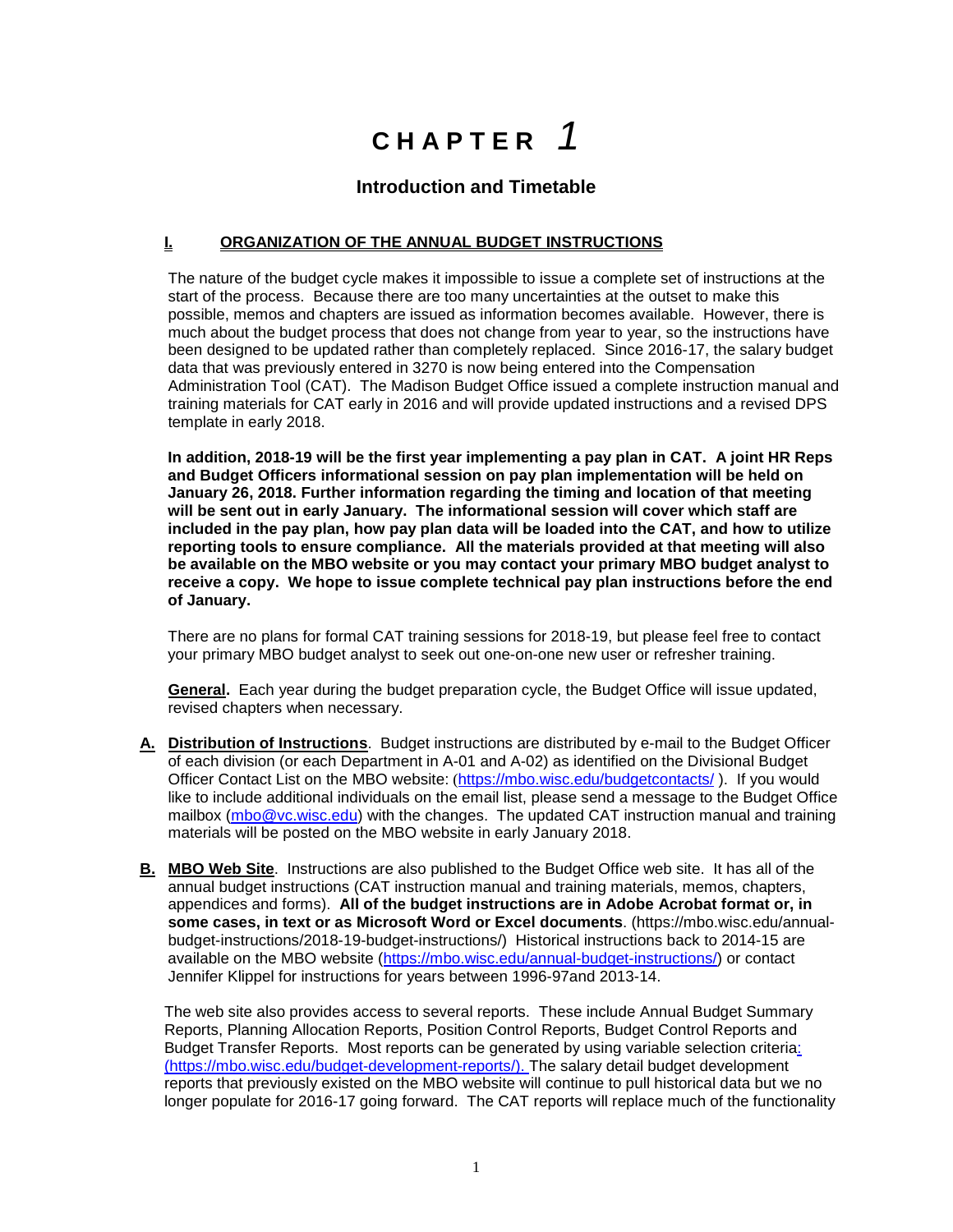of the previous budget development reports but can only be access through the CAT system. The CAT instruction manual contains descriptions and instructions for using each of the CAT reports.

#### **II. WHERE TO GET HELP**

The budget instructions are prepared to answer as many questions as possible, but the budget process is exceedingly complex and invariably there will be situations that are not covered or not clear.

- **A. Departments Should Contact the Dean's Office.** Individual schools and colleges frequently have their own policies and procedures covering many budgetary subjects. The staff members in the Dean's office are familiar with these situations and with the individual departments. Therefore, it is recommended that departments call their Dean's Office when questions arise.
- **B. The UW-Madison Budget Office.** The goal of the Budget Office is to help you prepare an accurate financial plan that will make the best use of limited resources. We want to help you comply with the many State, Regent and campus policies which govern our financial and personnel decisions, and we want to help you do this with as few complications as possible. If you are having problems, contact us.

| Phillip Braithwaite (phillip.braithwaite@wisc.edu) 263-0562<br>Andrew Johnson (andrew.johnson@wisc.edu263-1542<br>Jennifer Klippel  (jennifer.klippel@wisc.edu)  890-1842 |  |
|---------------------------------------------------------------------------------------------------------------------------------------------------------------------------|--|
|                                                                                                                                                                           |  |

**C. Extension/Outreach Questions.** The Division of Continuing Studies/Office of the Associate Vice Provost for Life Long Learning should be contacted concerning questions relating to extension/outreach programming.

| Stephen Elmer (stephen.elmer@wisc.edu) 265-4919 |  |
|-------------------------------------------------|--|

**D. Auxiliary Operations Questions**. The Office of Auxiliary Operations Analysis should be contacted concerning questions relating to the development of the Auxiliary Annual Budget Request and forecasts.

> Donna Halleran....[\(donna.halleran@wisc.edu\)](mailto:donna.halleran@wisc.edu) ........................ 265-3443 Suzanne Schlecht.[\(suzanne.schlecht@wisc.edu\)](mailto:suzanne.schlecht@wisc.edu)....................263-9807

### **III. 2018-19 BUDGET DEVELOPMENT TIMETABLE**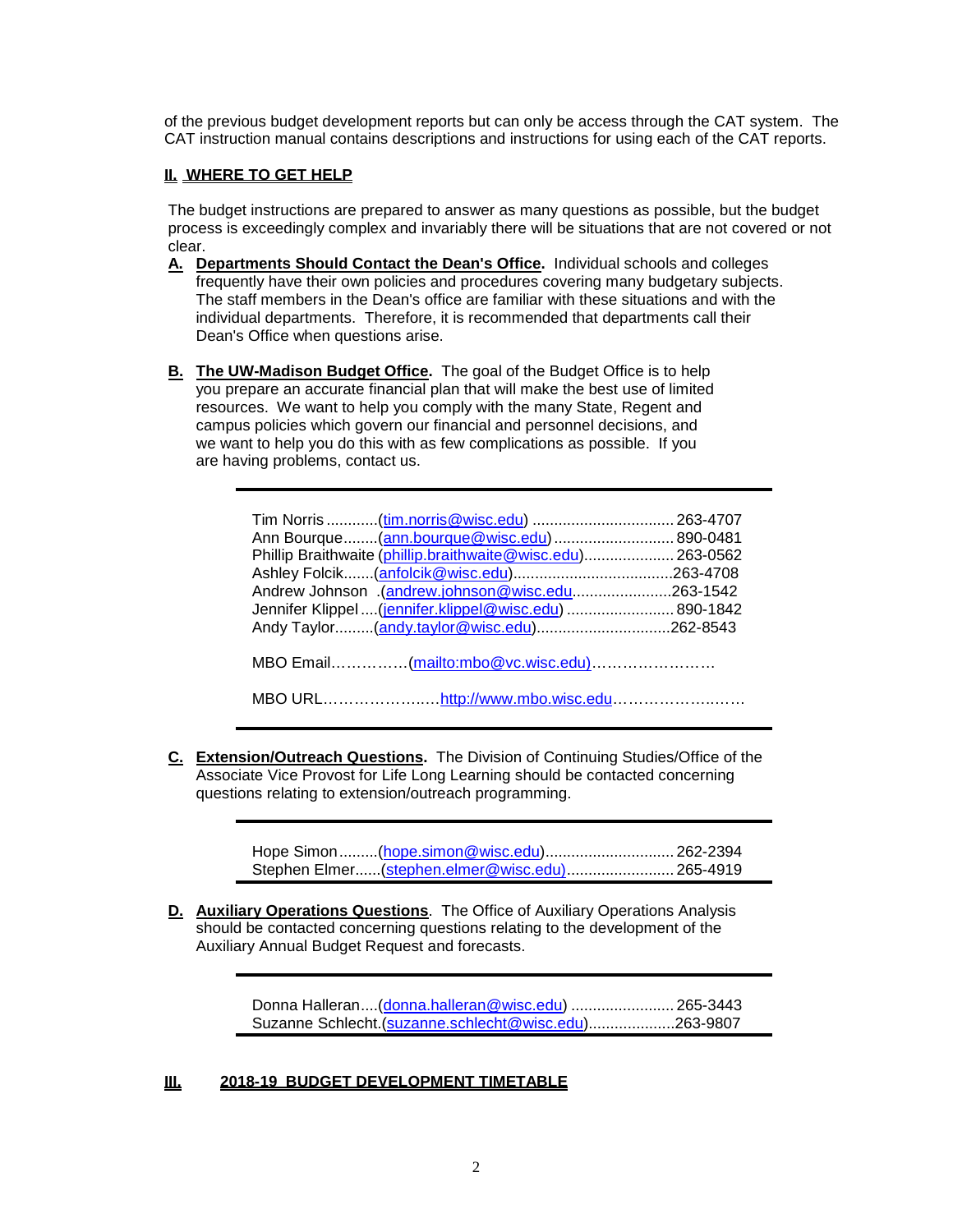- **A. Extension Budget Requests Due………………………………………………….December 19** Divisions involved in extension/outreach programming submit 2018-19 budget changes to the Division of Continuing Studies/Office of the Provost for Life Long Learning.
- **B. Summer Session Budget Worksheets Due to DCS...................................................January 15** All summer session budget units should complete their updates by this date. This includes the update of the university staff and academic staff provisional amounts and the updating of supply and expense and capital entries.
- **C. Non-Salary Budgets Loaded........................................................................................Mid- January** The budget summary (S&E, Capital, etc.) will be updated in the BDNS transaction within the legacy 3270 system with data from the 2017-18 Red Book Budget. Budget summary reports will be available on the MBO web site.
- **D. Initialization of CAT Data ..….......................................................................................January 16** The Compensation Administration Tool replaced the legacy budget system function (BDGT) in 2016-17 for the entry of academic staff and university staff budget salary detail). CAT will be initially updated with current salary data from HRS Job Data and Commitment Accounting including updates that have been entered with effective dates up to and including 7/1 of the next fiscal year.

All faculty, academic staff, limited staff, research associates, research interns, and university staff who are not represented by bargaining units and began employment in their current job prior to January 1, 2018 will have a 4.04% merit (reason code 019) added to their CAT record. This does not indicate that a decision has been made to implement the pay plan as a general wage adjustment. The 4.04% only serves as a starting point until a final determination has been made regarding specific guidelines for pay plan distribution.

This row will recalculate the dollar amount based on 4.04% percent as additional rate changes flow into HRS up until the HRS feed to CAT is deactivated on April 1, 2018.

- **E. Joint HR Representatives and Budget Officers Meeting…………………………..January 26** This informational session will cover which staff are included in pay plan, how pay plan allocations were calculated, how pay plan data will be loaded into CAT, how other rate changes interact with the merit row in CAT, and how to utilize reporting tools to ensure compliance with campus pay plan guidelines. Notification regarding time and location of this meeting will be sent to HR Reps and Budget Officers in early January.
- **F. Issuance of Staff Compensation Plan Budget and HR Instructions [Chapter 3]…January 31 or TBD** Joint OHR and Budget Office technical instructions will include guidance regarding who is eligible for merit, how allocations were calculated, policies regarding merit distribution and equity, as well as merit for joint appointments and visiting staff.
- **G. Discretionary Compensation Fund and Faculty Block Grant Deadline………………………………….February 1 (annual pay basis) February 4 (hourly pay basis) February 20 (academic pay basis)**

All Discretionary Compensation Fund and Faculty Block Grant changes must be **submitted through the online rate/title change system to the Dean's/Director's Office by the deadline. (This date may vary by school/college.)** This will allow time for the requests to be submitted to the Office of Human Resources for review, approval and entry into the Human Resource System (HRS).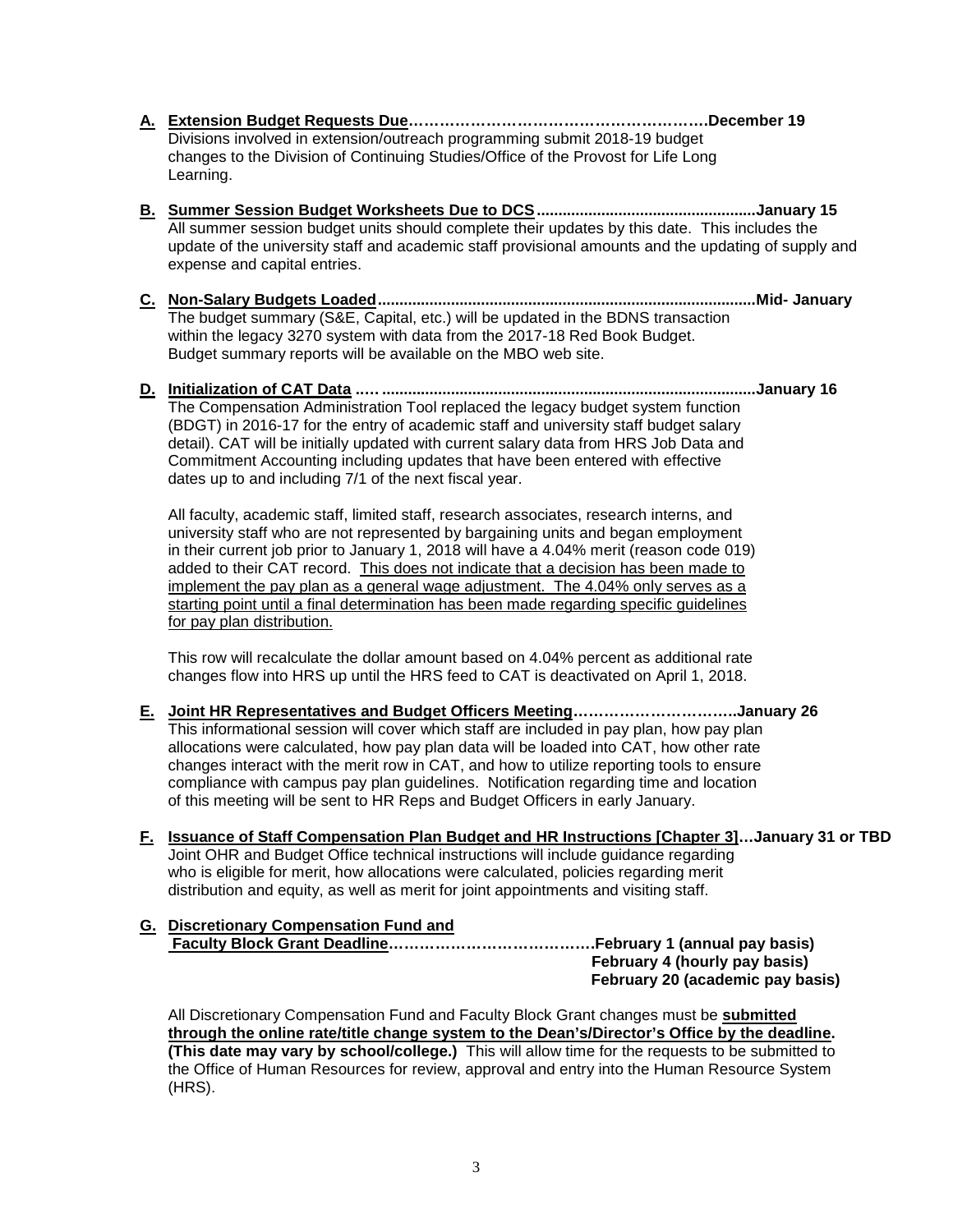PLEASE NOTE: All pending base salary adjustment rate changes, not just those approved through DCF and Block Grant, must be submitted through the online rate/title change system to the Dean's/Director's Office allowing enough time for the requests to be submitted to the Office of Human Resources for review, approval and entry into the Human Resource System (HRS). When possible, all approved faculty promotions with a FY 19 effective date need to be submitted prior to the budget lock. Any rates changes that have not been approved by the Office of Human Resources by the time of UW-Madison budget lock will need to be removed from the budget.

- **H. Initial GPR Budget Planning Allocation Issued .........................................................February 19** The initial GPR budget planning allocation is based on decisions made to date.
- **I. Auxiliary Annual Budget Requests Due. ....................................................................March 8** Major auxiliaries should submit the Annual Budget Request and five-year forecast to the Office of Auxiliary Operations Analysis ) at [aoa@vc.wisc.edu.](mailto:aoa@vc.wisc.edu) See Chapter 2 for details. Minor auxiliaries should provide fund 128 cash balance forecast via templates provided by AOA, sent to [aoa@vc.wisc.edu.](mailto:aoa@vc.wisc.edu)
- **J. Fund 128 and 136 Position Requests ........................................................................March 8** Auxiliaries/Fund 128 and 136 operations requiring additional FTE's should submit a position request, following established procedures. The request form for New Positions Funded by Program/Segregated Revenue is available at: [https://mbo.wisc.edu/position-control-reports/.](https://mbo.wisc.edu/position-control-reports/) Submit a completed request form and a brief written justification to Phillip Braithwaite [\(phillip.braithwaite@wisc.edu\)](file://aims.wisc.edu/VCFA/Share/BPA/Public/DRAFTS/phillip.braithwaite@wisc.edu) or call 263-0562 to discuss.
- **K. Extension Budget Level Issued .................................................................................Mid-March** On the basis of information provided by the Division of Continuing Studies/Office of the Associate Vice Provost for Life Long Learning, the Budget Office will issue planning allocations to reflect the approved budget levels for all Extension funds.
- **L. Estimated Fund 136 (101) Revenue Report Due ........................................................March 30** Budget units that receive Form 22 should submit the required estimates to ensure that their budget level is adjusted for any projected revenue change.
- **M. Inactivate Automatic Rate Change Feed from HRS to CAT …………………………… April 1** All rate changes entered in HRS with effective dates up to and including 7/1/18 for 12 month A-basis employees and up to and including 8/20/18 for 9 month C-basis employees will automatically update the compensation rate of the employee's CAT record while the data feed is on. These changes will need to be entered manually after the feed is turned off.
- **N. Completed 2018-19 Annual Budget.............................................................................** This consists of updating and verifying all staff and salary line changes. Supply and expense and capital entries are also due by this date.
	- **Small Budget Units & Auxiliaries .........................................................................April 2**  A-01, A-02, A-03, A-04, A-05, A-06, A-10, A-12, A-18, A-27, A-37, A-42, A-45, A-49, A-52, A-54, A-56, A-57, A-63, A-71, A-77, A-80, A-85, A-88, A-93, A-96
	- **Large Schools & Colleges .....................................................................................April 9** A-07, A-17, A-19, A-34, A-40, A-48, A-53, A-87